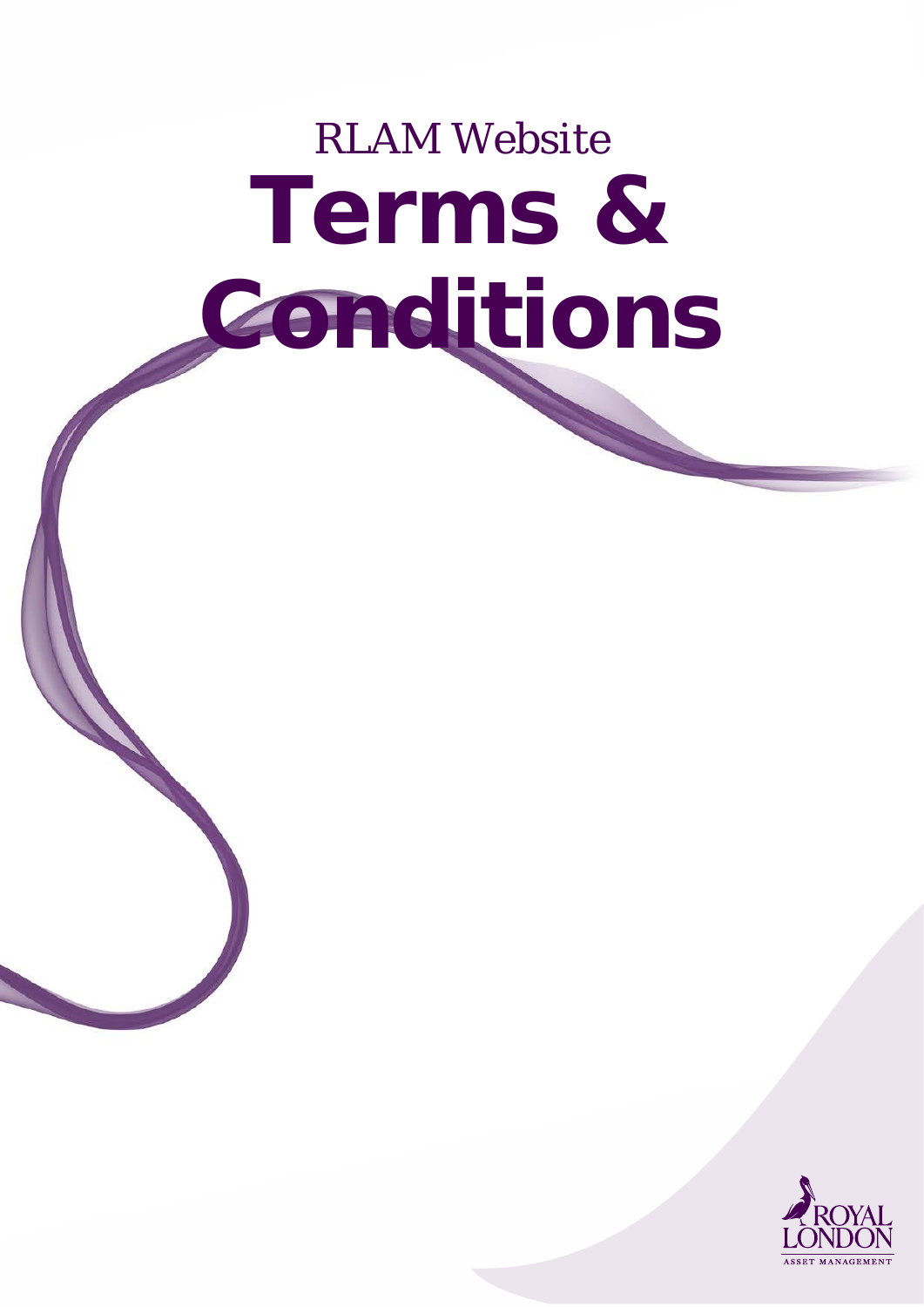

Our website terms and conditions can be read below. Please note these are subject to change at any time.

#### **Last modified: 23 June 2022**

## Website terms of use

These terms of use (together with the documents we refer to in it) tell you the terms of use on which you may make use of our website at [www.rlam.com](https://rlaminc.europe.kinandcarta.com/) ('website'). Use of our website includes accessing, browsing, or purchasing products or services on our website. Please read these terms of use carefully before you start to use our website, as these will apply to your use of our website. We recommend that you print a copy of this for future reference.

By using our website, you confirm that you accept these terms of use and that you agree to comply with them.

## Other applicable terms

These terms of use refer to the following additional terms, which also apply to your use of our website:

- Our [Privacy](https://rlaminc.europe.kinandcarta.com/privacy-policy/) Policy, which sets out the terms on which we process any personal data we collect from you, or that you provide to us. By using our website, you consent to such processing and you warrant that all data provided by you is accurate.
- Our [Cookie](https://rlaminc.europe.kinandcarta.com/cookie-policy/) Policy, which sets out information about the cookies on our website.

If you purchase products or service from a company within The Royal London Group, that purchase will also be subject to the terms and conditions applicable to that product or service. If these terms of use conflict with any product or service related terms and conditions, the relevant product or service related terms and conditions shall prevail.

## Information about us

This website is a site operated by Royal London Asset Management Limited ('we', 'us' or 'our'). We are registered in England and Wales under company number 02244297 and have our registered office at 55 Gracechurch Street, London, EC3V 0RL. In these terms of use, references to us apply also to companies in The Royal London Group. Details of the companies that are part of The Royal London Group can be found [here.](https://www.royallondon.com/legal/companies/)

We are authorised and regulated by the Financial Conduct Authority. Our firm reference number is 141665. You can check this on the [Financial](https://www.fca.org.uk/firms/financial-services-register) Services Register. The Royal London Group's registered VAT number is 368 5244 27.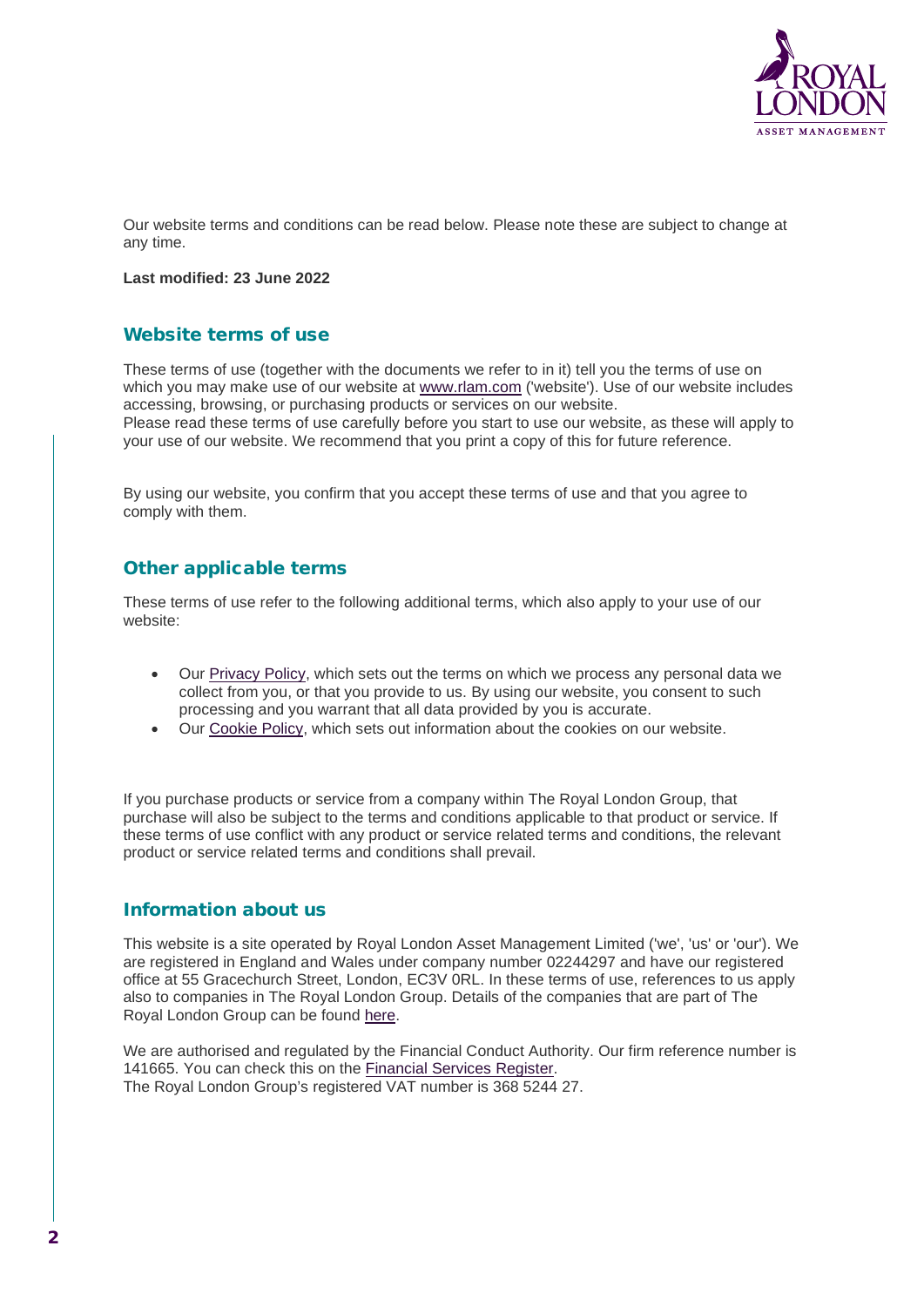

# Changes to these terms

We may revise these terms of use at any time by amending this page. When we post changes to these terms of use, we will revise the 'Last modified' date at the top of this page.

Please check this page from time to time to take notice of any changes we make, as they are binding on you.

## Changes to our website

We may update our website from time to time, and may change the content at any time. However, please note that any of the content on our website may be out of date at any given time, and we are under no obligation to update it.

We do not quarantee that our website, or any content on it, will be free from errors or omissions.

## Accessing our website

Our website is made available free of charge.

We do not guarantee that our website, or any content on it, will always be available or be uninterrupted, or that our website will be secure or free from bugs or viruses. Access to our website is permitted on a temporary basis. We may suspend, withdraw, discontinue or change all or any part of our website without notice. We will not be liable to you if for any reason our website is unavailable at any time or for any period.

You are responsible for making all arrangements necessary for you to have access to our website.

You are also responsible for ensuring that all persons who access our website through your internet connection are aware of these terms of use and other applicable terms and conditions, and that they comply with them.

## Use of our website

This website is not intended for distribution to, or use by, any person in a country where such distribution or use would be contrary to local laws or regulations. You agree to use the website only for lawful purposes and in a way which does not infringe the rights of anyone else or restrict or inhibit anyone else's use and enjoyment of the website. Website content must not be copied or reproduced, modified, redistributed, used or otherwise dealt with for any other reason without our express written permission. You are not entitled to use the content of the website for commercial exploitation in any circumstances.

This website is made available to and is provided for the benefit of persons and corporate entities that meet the criteria listed below only. This website is not for the use of or directed at any person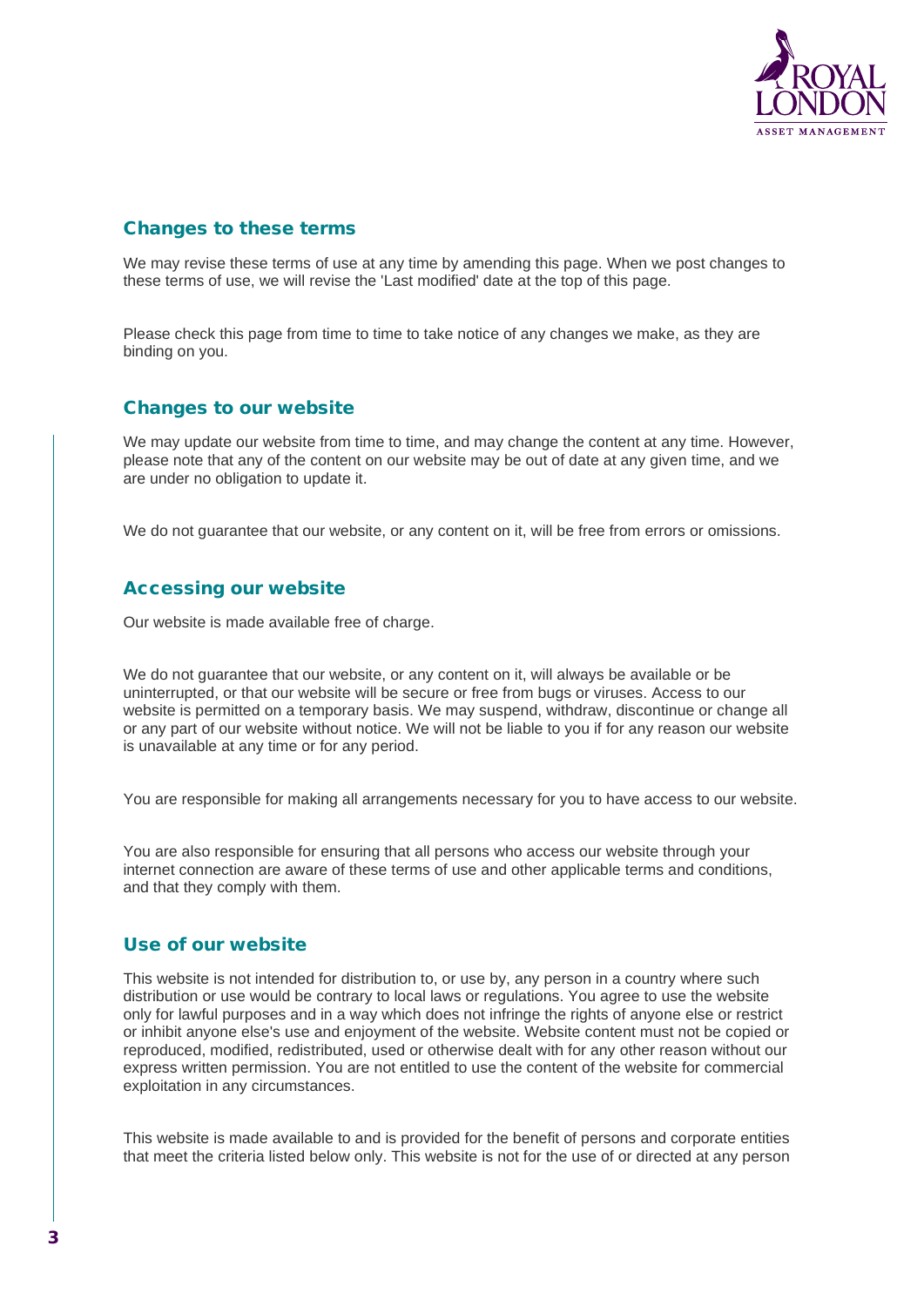

in the United States of America or Hong Kong. It is not made available to or for the benefit of US Persons in any jurisdiction.

Information about collective investment schemes referred to on this website is issued into the European Economic Area by FundRock Distribution S.A. ("FRD") the EU distributor for Royal London Asset Management Limited. FRD is a public limited company, incorporated under the laws of the Grand Duchy of Luxembourg, registered office at 33, rue de Gasperich, L-5826 Hesperange, and registered with the Luxembourg trade and companies register under number B253257 with authorisation of establishment number 07/21 under the law of 5 April 1993, as updated from time to time. FRD is authorised and regulated by the Commission de Surveillance du Secteur Financier (CSSF).

#### **For investors in the United Kingdom:**

Information on this site is made available to investors based in the UK except those classified as US Persons.

## **For investors in Austria, Belgium, Denmark, France. Germany, Italy, the Netherlands, Portugal:**

If you are not able to access the website according to the terms and conditions below or do not understand if you fulfil the relevant criteria, you must not agree to them. This information is made available solely to persons that meet the criteria of "Professional Investor" or are authorised as a financial intermediary or investment manager by your financial regulator. If you do not meet these criteria you may not proceed any further and must leave the website. For the avoidance of doubt, the information contained on this website is not available to the general public.

By entering the website, you confirm that you meet the entry criteria described above according to the laws and regulations of your home state country and regulator.

### **For investors in Canada:**

If you are not able to access the website according to the terms and conditions below or do not understand if you fulfil the relevant criteria, you must not agree to them. This website is directed at Accredited Investors and Permitted Clients in Canada only and is not directed at members of the public. This website is not, and under no circumstances is to be construed as, an advertisement or a public offering in Canada. No Securities Commission or similar authority in Canada has reviewed or in any way passed upon this website or the merits of the content herein, and any representation to the contrary is an offence.

By entering the website, you confirm that you meet the entry criteria described above according to the laws and regulations of Canada.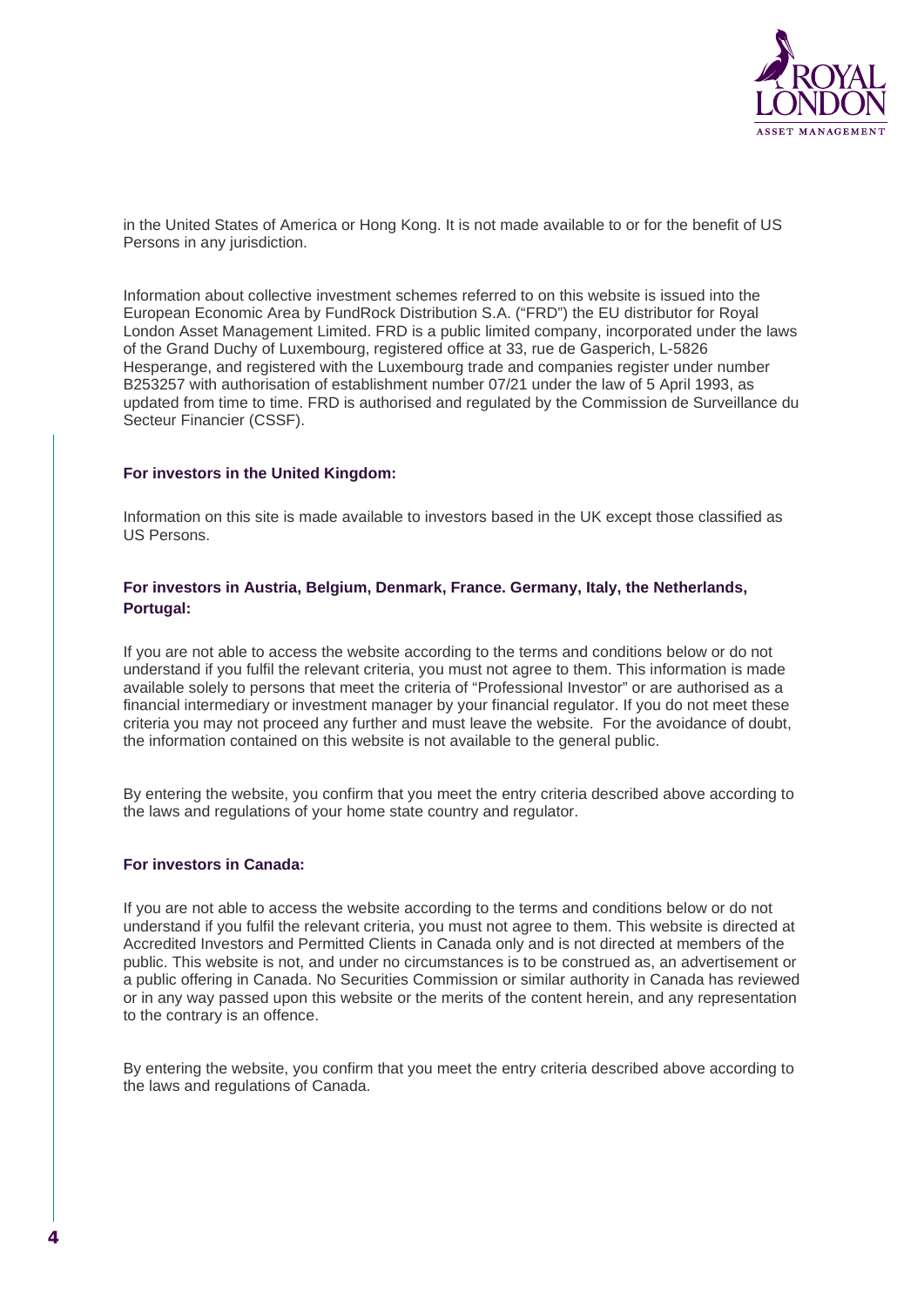

#### **For investors in Singapore:**

If you are not able to access the website according to the terms and conditions below or do not understand if you fulfil the relevant criteria, you must not agree to them. This website is provided exclusively for the use and information of Institutional investors (as defined in the Securities and Futures Act (Singapore Statute Cap. 289)) (hereinafter referred to as "Institutional Investors") in Singapore only.

By entering the website, you confirm that you meet the entry criteria described above according to the laws and regulations of Singapore.

#### **For investors in Australia:**

Royal London Asset Management Limited is exempt from the requirement to hold an Australian financial services licence under the Corporations Act (as a result of the operation of ASIC Class Order 03/1099 as amended by the ASIC Corporations (Repeal and Transitional) Instrument 2016/396 and extended by ASIC Corporations (Amendment) Instrument 2020/200) in respect of the financial services it provides to wholesale clients in Australia and is regulated by the Financial Conduct Authority under UK laws which differ from Australian laws.

By entering the website, you confirm that you are a wholesale investment professional and meet the requirements to categorise yourself as such according to the laws and regulations of Australia.

#### **For investors in Switzerland:**

If you are not able to access the website according to the terms and conditions below or do not understand if you fulfil the relevant criteria, you must not agree to them. This website is provided exclusively for use by and for the information of Professional investors (as defined in The Federal Financial Services Act).

By entering the website, you confirm that you meet the entry criteria described above according to the laws and regulations of Switzerland.

## Your account and password

If you choose, or you are provided with, a user identification code, password or any other piece of information as part of our security procedures, you must treat such information as confidential. You must not disclose it to any third party.

We have the right to disable any user identification code or password, whether chosen by you or allocated by us, at any time, if in our reasonable opinion you have failed to comply with any of the provisions of these terms of use.

If you know or suspect that anyone other than you knows your user identification code or password, you must promptly notify us.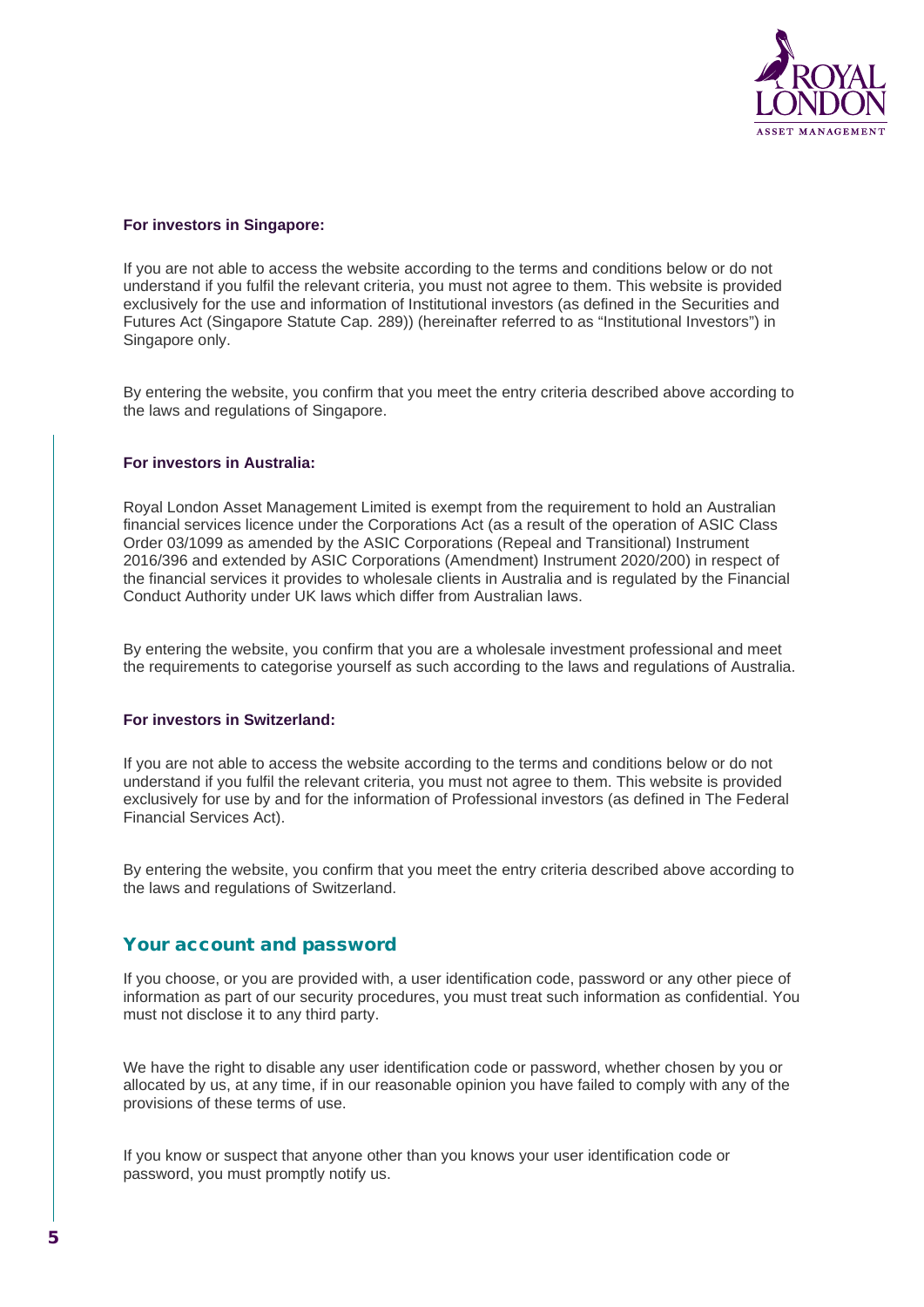

You instruct us to accept as genuine and duly authorise any instruction placed using your identification code and password. Unless you advise us that your identification code and password have been compromised any instruction using them will be deemed valid.

# Intellectual property rights

The Royal London Mutual Insurance Society Limited and/or its subsidiary companies is/are the owner or the licensee of all intellectual property rights in our website, and in the material published on it. Those works are protected by copyright laws and treaties around the world. All such rights are reserved.

You may print off one copy, and may download extracts, of any page(s) from our website for your personal use and you may draw the attention of others within your organisation to content posted on our website.

You must not modify the paper or digital copies of any materials you have printed off or downloaded in any way, and you must not use any illustrations, photographs, video or audio sequences or any graphics separately from any accompanying text.

The status (and that of any identified contributors) of The Royal London Mutual Insurance Society Limited and/or its subsidiary companies/ another company in The Royal London Group as the authors of content on our website must always be acknowledged.

If you print off, copy or download any part of our website in breach of these terms of use, your right to use our website will cease immediately and you must, at our option, return or destroy any copies of the materials you have made.

# No reliance on information

The content on our website is provided for general information only. It is not intended to amount to financial or other professional advice on which you should rely. You must obtain financial or other professional advice if you require it before taking, or refraining from, any action on the basis of the content on our website.

Although we make reasonable efforts to update the information on our website, we make no representations, warranties or guarantees, whether express or implied, that the content on our website is accurate, complete or up-to-date.

## Limitation of our liability

Nothing in these terms of use excludes or limits our liability for death or personal injury arising from our negligence, or our fraud or fraudulent misrepresentation, or any other liability that cannot be excluded or limited by applicable law.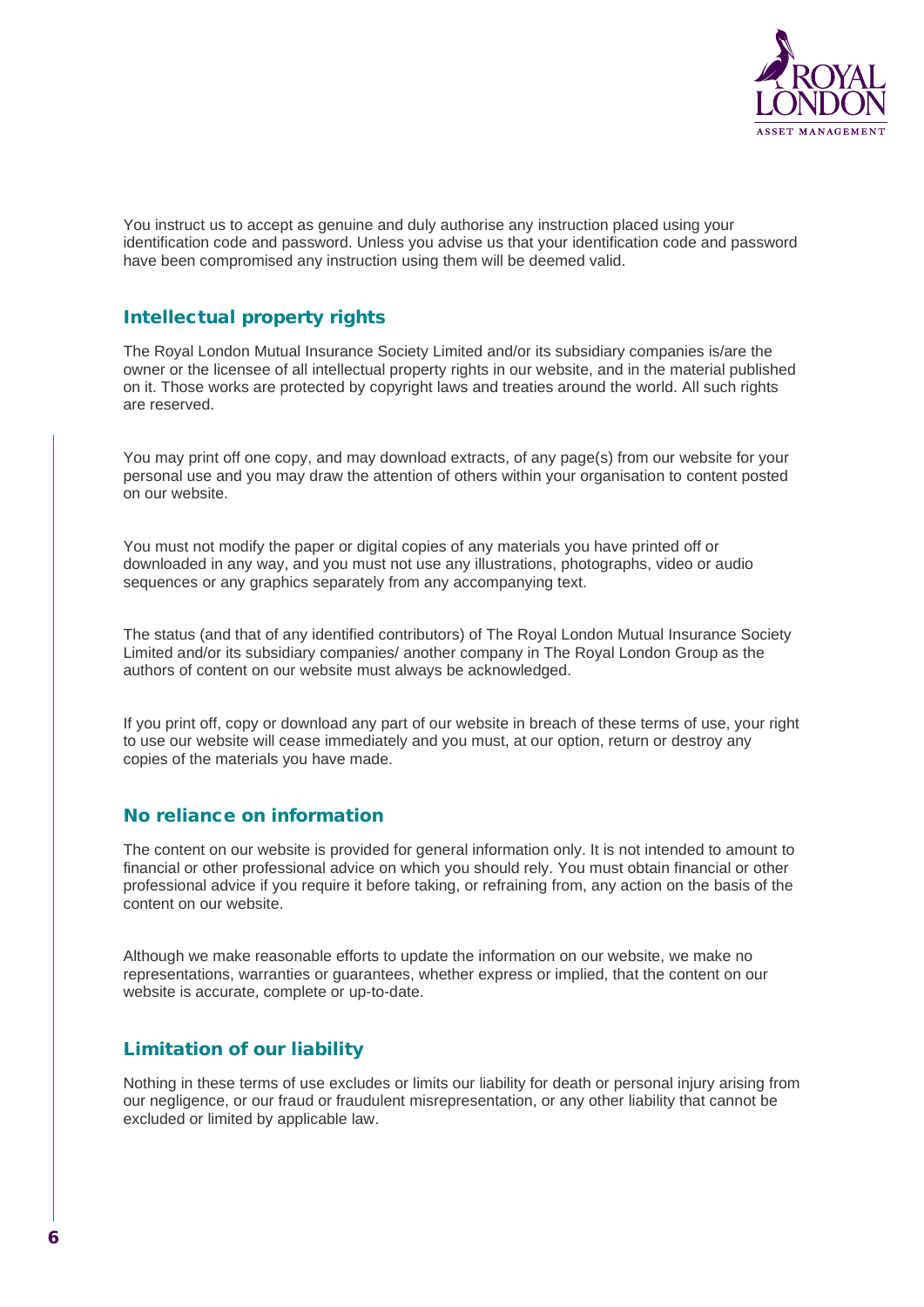

To the fullest extent permitted by law, we exclude all conditions, warranties, representations or other terms which may apply to our website or any content on it, whether express or implied.

We will not be liable to any website user for any loss or damage, whether in contract, tort (including negligence), breach of statutory duty, or otherwise, even if foreseeable, arising under or in connection with:

- use of, or inability to use, our website; or
- use of or reliance on any content displayed on our website.

If you are a business user, please note that in particular, we will not be liable for:

- loss of profits, sales, business, or revenue;
- business interruption;
- loss of anticipated savings;
- loss of business opportunity, goodwill or reputation; or
- any indirect or consequential loss or damage.

If you are a consumer user, please note that we only provide our website for domestic and private use. You agree not to use our website for any commercial or business purposes, and we have no liability to you for any loss of profit, loss of business, business interruption, or loss of business opportunity. We will not be liable for any loss or damage caused by a virus, distributed denial-ofservice attack, or other technologically harmful material that may infect your computer equipment, computer programs, data or other proprietary material due to your use of our website or to your downloading of any content on it, or on any website linked to it.

This website may contain links to other websites. We assume no responsibility for the content of websites linked on our website. Such links should not be interpreted as endorsement by us of those linked websites. We will not be liable for any loss or damage that may arise from your use of them.

Different limitations and exclusions of liability will apply to liability arising as a result of the supply of any products or services by us to you, which will be set out in the relevant product or service terms and conditions.

If, notwithstanding the other provisions of these terms of use, we are found to be liable to you for any damage or loss (including through negligence) which arises in any way out of, or is in any way connected with, your use of the website, any content or service, our liability (save as prohibited by applicable law) shall in no event exceed the greater of the total of any amounts paid by you to us in relation to the part of the website, content or service to which the claim relates in the six (6) months prior to the date of the initial claim and £100.00.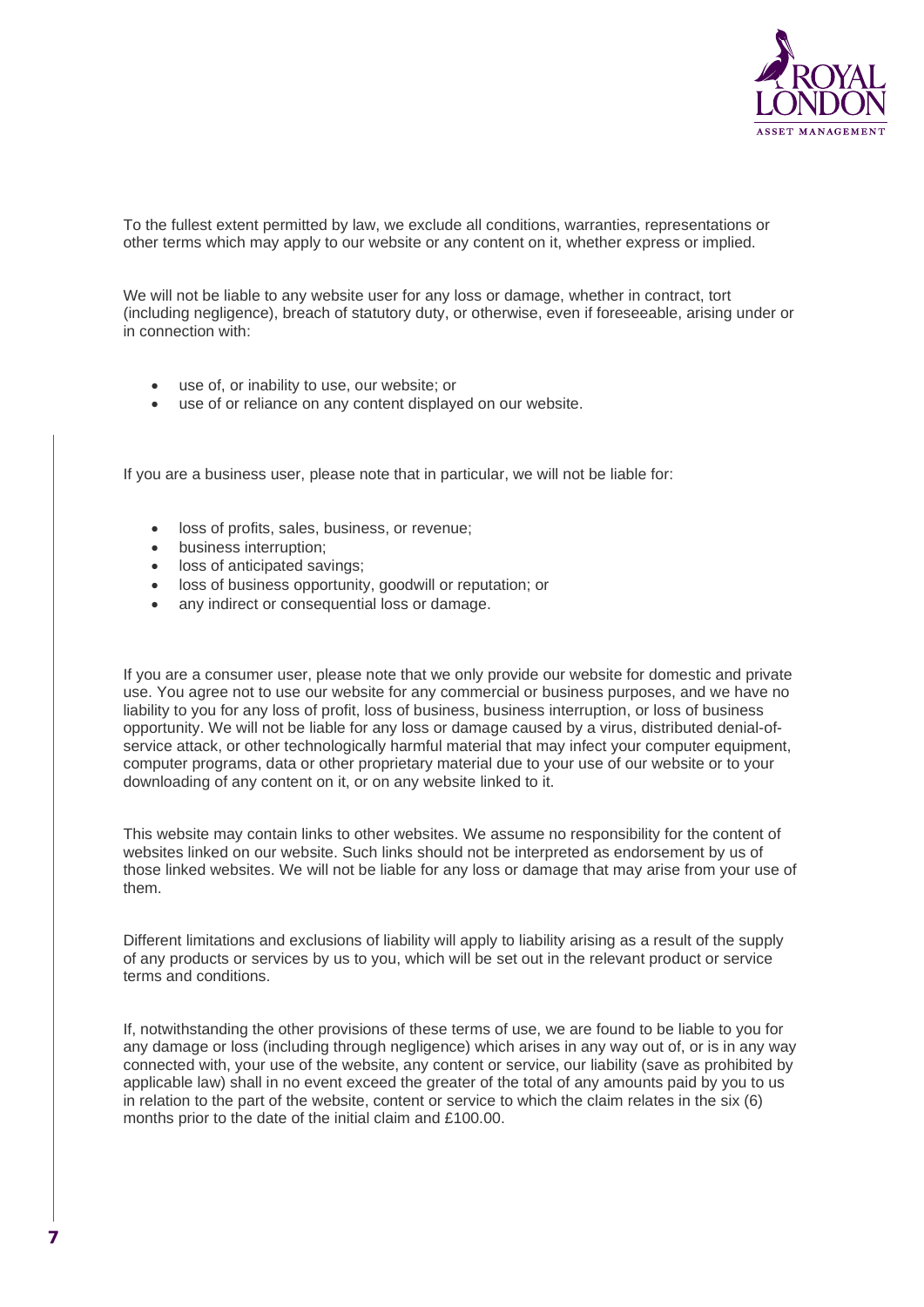

# Viruses, hacking and other offences

You are responsible for configuring your information technology, computer programs and platform in order to access our site. You should use your own virus protection software.

You must not misuse our site by knowingly introducing viruses, trojans, worms, logic bombs or other material which is malicious or technologically harmful. You must not attempt to gain unauthorised access to our site, the server on which our site is stored or any server, computer or database connected to our site. You must not attack our site via a denial-of-service attack or a distributed denial-of service attack. By breaching this provision, you would commit a criminal offence under the Computer Misuse Act 1990. We will report any such breach to the relevant law enforcement authorities and we will co-operate with those authorities by disclosing your identity to them. In the event of such a breach, your right to use our site will cease immediately.

We will not be liable for any loss or damage caused by a distributed denial-of-service attack, viruses or other technologically harmful material that may infect your computer equipment, computer programs, data or other proprietary material due to your use of the site or to your downloading of any material posted on it, or on any website linked to it.

# Linking to our website

You may link to our home page, provided you do so in a way that is fair and legal and does not damage our reputation or take advantage of it.

You must not establish a link in such a way as to suggest any form of association, approval or endorsement on our part where none exists.

You must not establish a link to our website in any website that is not owned by you.

Our website must not be framed on any other website, nor may you create a link to any part of our website other than the home page.

We reserve the right to withdraw linking permission without notice.

## Third party links and resources in our website

Where our website contains links to other websites and resources provided by third parties, these links are provided for your information only.

We have no control over the contents of those websites or resources and accept no responsibility for them or for any loss or damage that may arise from your use of them.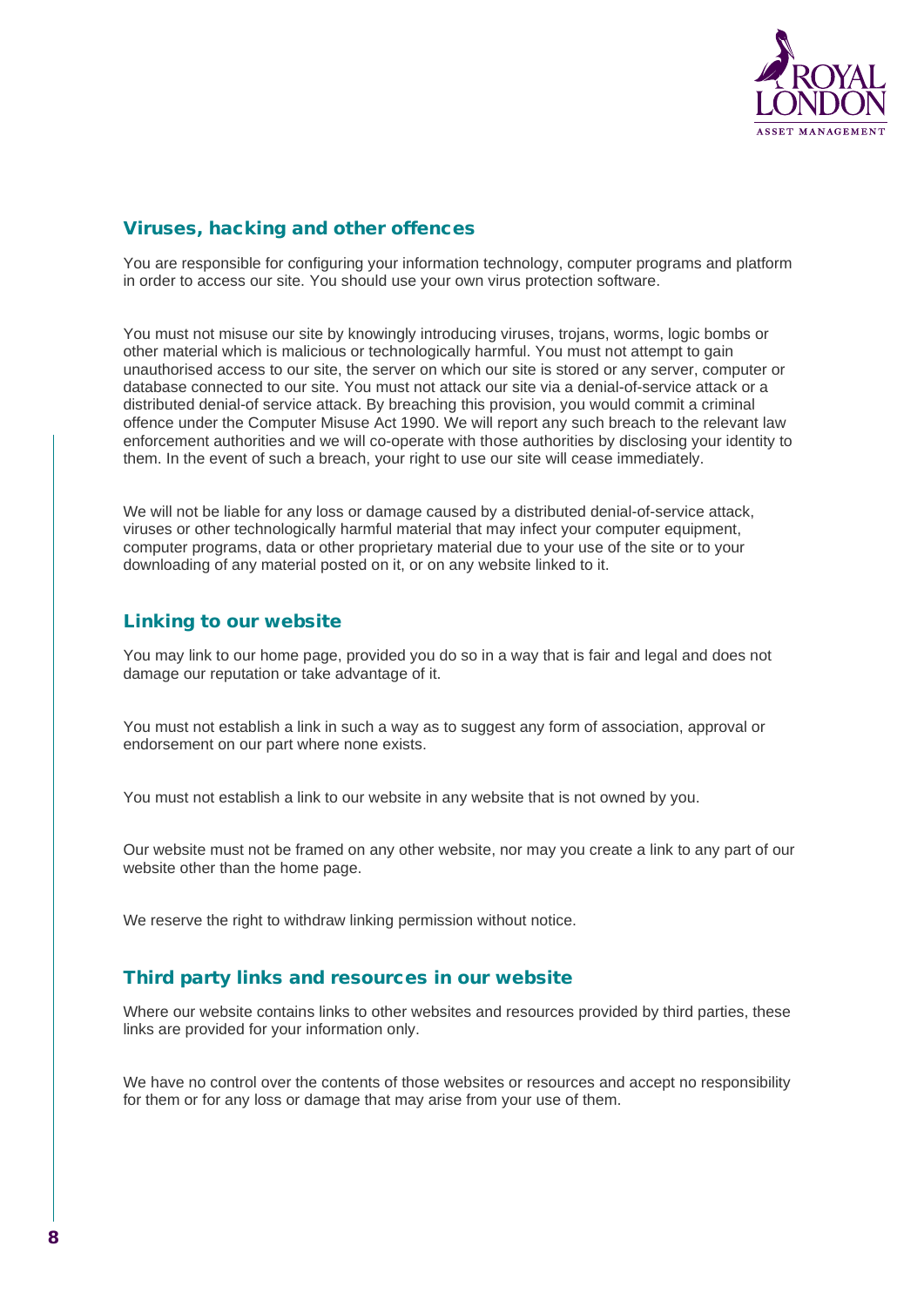

# FTSE indices terms of use

The Royal London Funds (the "Funds") have been developed solely by Royal London Asset Management. The "Funds" are not in any way connected to or sponsored, endorsed, sold or promoted by the London Stock Exchange Group plc and its group undertakings (collectively, the "LSE Group"). FTSE Russell is a trading name of certain of the LSE Group companies.

All rights in the "FTSE Indices" (the "Indices") vest in the relevant LSE Group company which owns the Index. "FTSE®" is a trade mark of the relevant LSE Group company and is used by any other LSE Group company under license.

The Index is calculated by or on behalf of FTSE International Limited or its affiliate, agent or partner. The LSE Group does not accept any liability whatsoever to any person arising out of (a) the use of, reliance on or any error in the Index or (b) investment in or operation of the Fund. The LSE Group makes no claim, prediction, warranty or representation either as to the results to be obtained from the Fund or the suitability of the Index for the purpose to which it is being put by Royal London Asset Management.

#### **JP Morgan indices terms of use**

Information has been obtained from sources believed to be reliable but J.P. Morgan does not warrant its completeness or accuracy. The Index is used with permission. The Index may not be copied, used, or distributed without J.P. Morgan's prior written approval. Copyright 2018, J.P. Morgan Chase & Co. All rights reserved.

## **Barclays and Bloomberg indices terms of use**

BLOOMBERG® is a trademark and service mark of Bloomberg Finance L.P. and its affiliates (collectively "Bloomberg"). BARCLAYS® is a trademark and service mark of Barclays Bank Plc (collectively with its affiliates, "Barclays"), used under license. Bloomberg or Bloomberg's licensors, including Barclays, own all proprietary rights in the Bloomberg Barclays Indices. Neither Bloomberg nor Barclays approves or endorses this material, or guarantees the accuracy or completeness of any information herein, or makes any warranty, express or implied, as to the results to be obtained therefrom and, to the maximum extent allowed by law, neither shall have any liability or responsibility for injury or damages arising in connection therewith.

## **MSCI indices terms of use**

The [funds or securities referred to herein] are not sponsored, endorsed, sold or promoted by MSCI INC. ("MSCI"), any of its affiliates, any of its information providers or any other third party involved in, or related to, compiling, computing or creating any MSCI index (collectively, the "MSCI parties"). The MSCI indexes are the exclusive property of MSCI. MSCI and the MSCI index names are service mark(s) of MSCI or its affiliates and have been licenced for use for certain purposes by Royal London Mutual Insurance Society Limited and/or its subsidiary companies. None of the MSCI parties makes any representation or warranty, express or implied, to the issuer or owners of this fund or any other person or entity regarding the advisability of investing in funds generally or in [these funds] particularly or the ability of any MSCI index to track corresponding stock market performance. MSCI or its affiliates are the licensors of certain trademarks, service marks and trade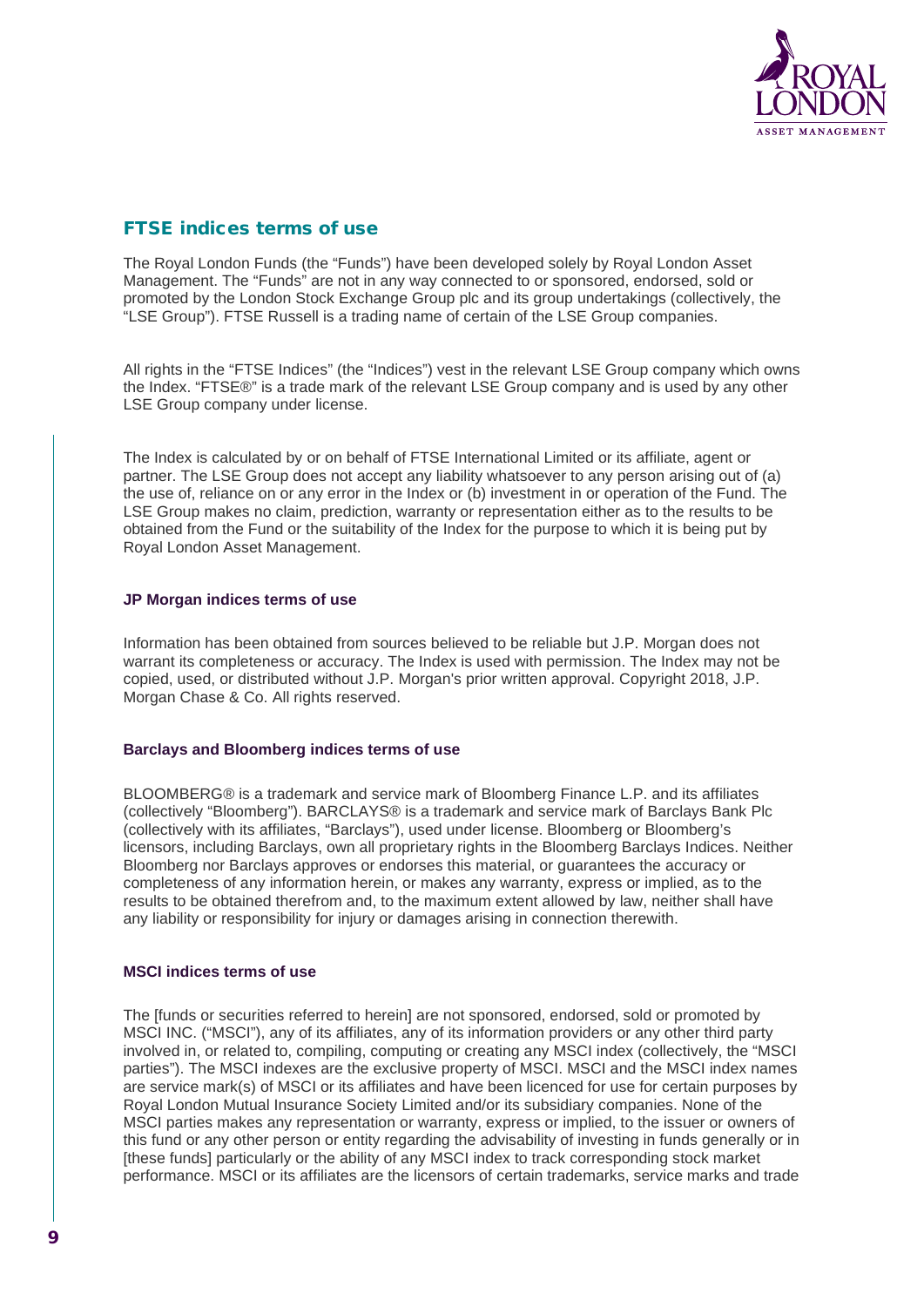

names and of the MSCI indexes which are determined, composed and calculated by MSCI without regard to [these funds] or the issuer or owners of [these funds] or any other person or entity.

None of the MSCI parties has any obligation to take the needs of the issuer or owners of [these funds] or any other person or entity into consideration in determining, composing or calculating the MSCI indexes. None of the MSCI parties is responsible for or has participated in the determination of the timing of, prices at, or quantities of [these funds] to be issued or in the determination or calculation of the equation by or the consideration into which [these funds are] redeemable. Further, none of the MSCI parties has any obligation or liability to the issuer or owners of [these funds] or any other person or entity in connection with the administration, marketing or offering of Ithese fundsl.

Although MSCI shall obtain information for inclusion in or for use in the calculation of the MSCI indexes from sources that MSCI considers reliable, none of the MSCI parties warrants or guarantees the originality, accuracy and/or the completeness of any MSCI index or any data included therein. None of the MSCI parties makes any warranty, express or implied, as to results to be obtained by the issuer of the fund, owners of the fund, or any other person or entity, from the use of any MSCI index or any data included therein. None of the MSCI parties shall have any liability for any errors, omissions or interruptions of or in connection with any MSCI index or any data included therein. Further, none of the MSCI parties makes any express or implied warranties of any kind, and the MSCI parties hereby expressly disclaim all warranties of merchantability and fitness for a particular purpose, with respect to each MSCI index and any data included therein. Without limiting any of the foregoing, in no event shall any of the MSCI parties have any liability for any direct, indirect, special, punitive, consequential or any other damages (including lost profits) even if notified of the possibility of such damages.

#### **ICE indices terms of use**

Source ICE Data Indices, LLC ("ICE DATA"), is used with permission.

ICE data, its affiliates and their respective third party suppliers disclaim any and all warranties and representations, express and/or implied, including any warranties of merchantability or fitness for a particular purpose or use, including the indices, index data and any data included in, related to, or derived therefrom. Neither ICE data, its affiliates nor their respective third party suppliers shall be subject to any damages or liability with respect to the adequacy, accuracy, timeliness or completeness of the indices or the index data or any component thereof, and the indices and index data and all components thereof are provided on an "as is" basis and your use is at your own risk. ICE data, its affiliates and their respective third party suppliers do not sponsor, endorse, or recommend Royal London Mutual Insurance Society Limited and/or its subsidiary companies, or any of its products or services.

#### **Sterling Overnight Index Average (SONIA) terms of use**

Source: BofE

The "SONIA" mark is used under licence from the Bank of England (the benchmark administrator of SONIA), and the use of such mark does not imply or express any approval or endorsement by